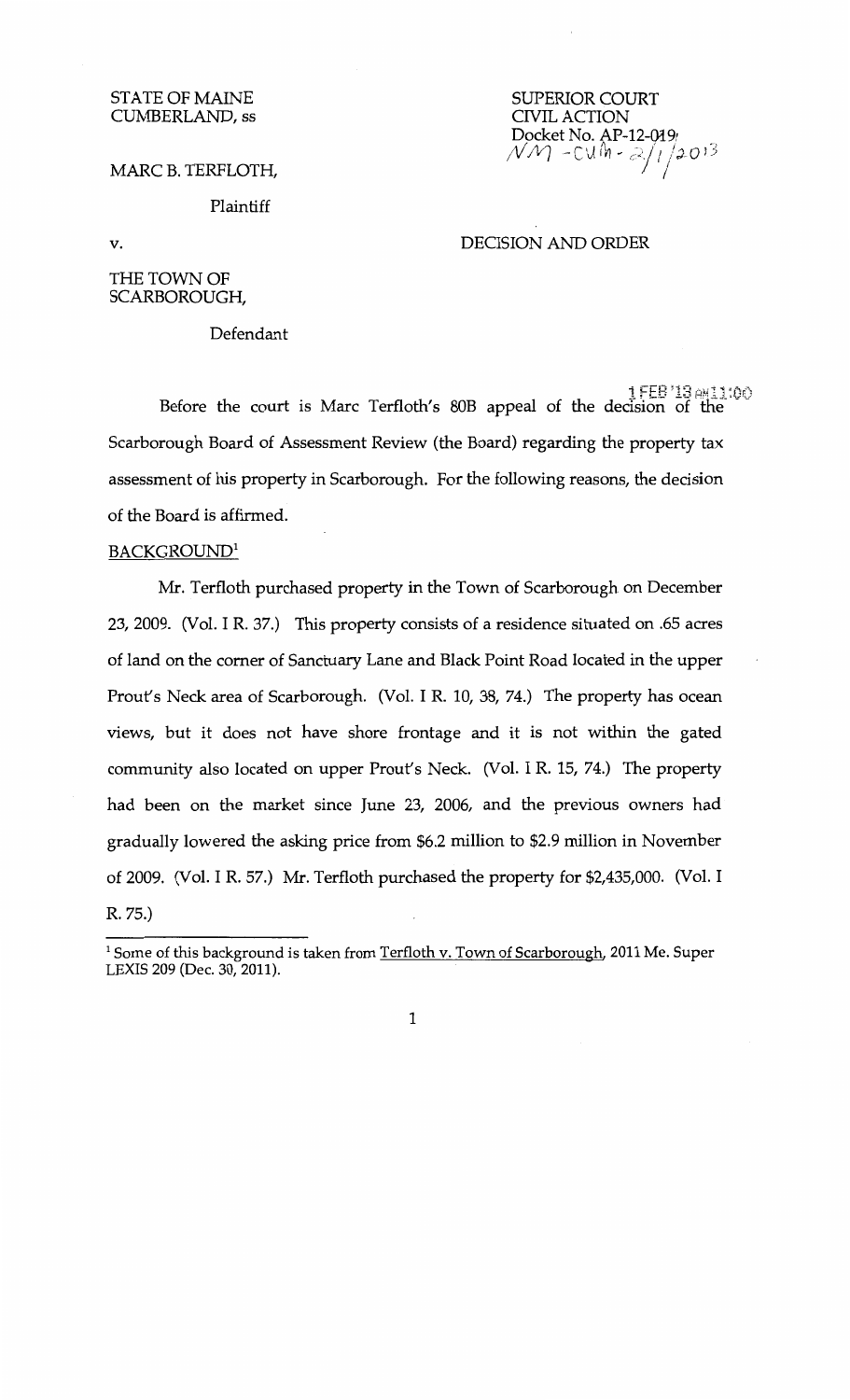The Assessor for the Town of Scarborough evaluated the property for tax purposes. On April 1, 2010, the Assessor valued the property at \$3,503,800. (Vol. I R. 3, 64, 75.) Mr. Terfloth applied for an abatement of the assessed value of \$1,068,800, which is the difference between the assessed value, \$3,503,800, and the purchase price, \$2,435,000. (Vol. I R. 1.) The Assessor denied the abatement. (Vol. I R. 2.) Mr. Terfloth appealed the Assessor's denial to the Board<sup>2</sup> and argued that the assessment was manifestly wrong because it substantially overvalued the property and was the result of discriminatory valuation. (Vol. I R. 3, 37.)

The Board held a hearing on May 26, 2011. (Vol. I R. 71.) The Board members discussed the two issues raised by Mr. Terfloth at the close of the evidence. (Vol. I R. 55-64.) Following the hearing, the Board issued a written decision in which the Board denied Mr. Terfloth's appeal. (Vol. I R. 135-36.) On June 7, 2011, Mr. Terfloth requested that the Board reconsider its decision based on additional information about a recent property sale. (Vol. I R. 137-39.) On June 23, 2011, the Board held a hearing on the reconsideration request. (Vol. I R. 184-191.) The Board voted against the motion to reconsider. (Vol. I R. 191.)

Mr. Terfloth filed a Rule *BOB* appeal. Terfloth, 2011 Me. Super LEXIS 209, at \*1. In the decision dated 12/30/11, the court remanded the case to the Board because it failed to make findings of facts and conclusions of law sufficient to permit judicial review.

The Board held a review hearing on 2/9/12. (Vol. II R. 201-35.) Attorney Durwood Parkinson represented the Board. (Vol. II R. 203.) In an undated

 $2$  The plaintiff included an Appraisal of Real Property and a letter from his counsel. (Vol. I R. 4-5.) The Assessor also submitted materials. (Vol. I R. 8.)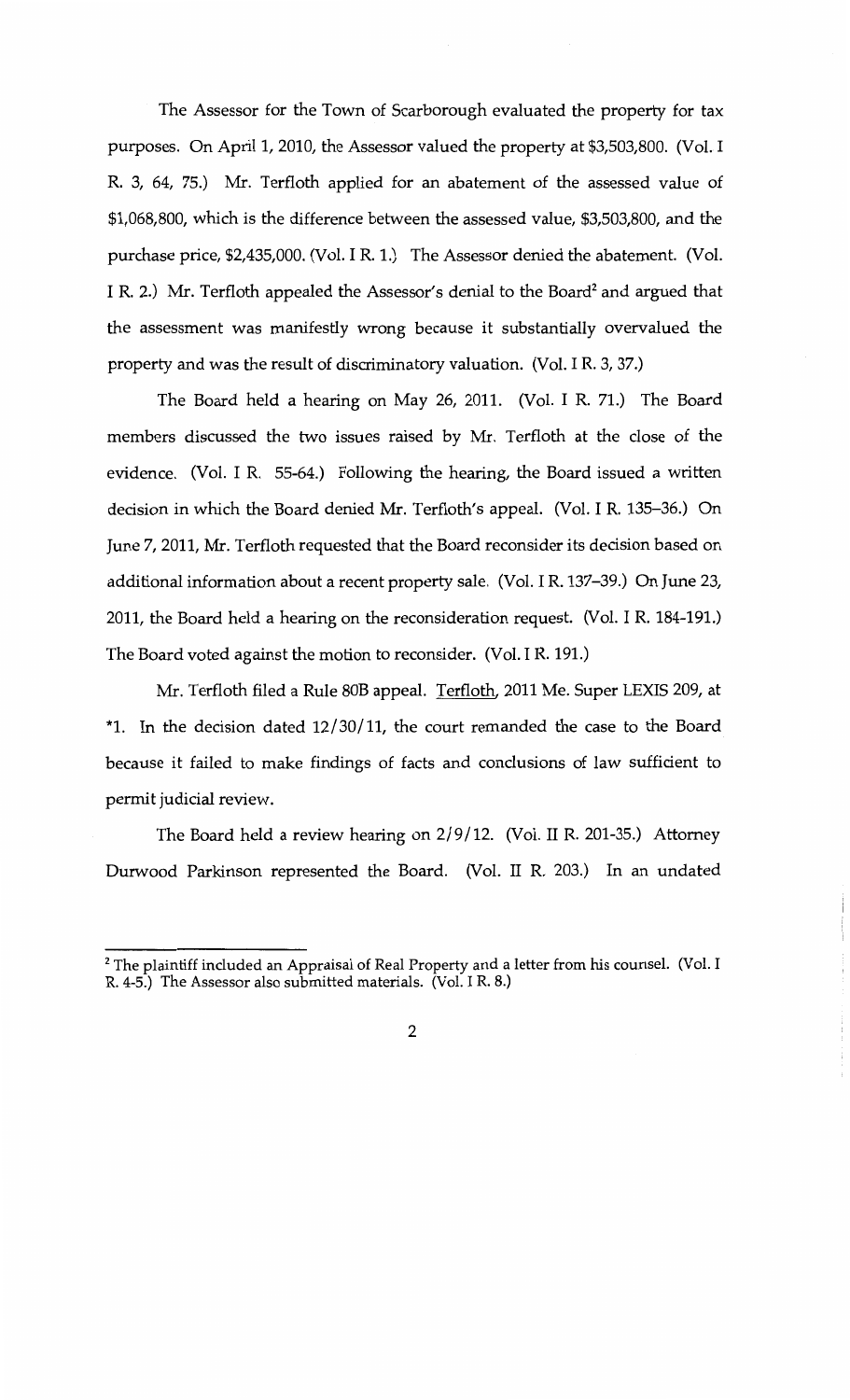decision, the Board unanimously adopted findings of fact and conclusions of law as follows:

- (1) Mr. Terfloth "did not meet his burden of demonstrating that the valuation was 'manifestly wrong' or so irrational or so unreasonable in light of the circumstances that the Property was substantially over-valued or that an injustice resulted"; and
- (2) Mr. Terfloth "did not meet his burden of demonstrating that the valuation was a result of unjust discrimination and that the Assessor used systematic and intentional methods to create a disparity and that the methodology or assumptions relied upon by the Assessor were unfounded or arbitrary."

(Vol. II R. 238.) The Board unanimously denied the abatement appeal. (Id.) This appeal followed.

#### DISCUSSION

#### I. Standard of Review

When reviewing governmental action under M.R. Civ. P. BOB, the Superior Court reviews the operative decision of the municipality for "abuse of discretion, errors of law, or findings not supported by the substantial evidence in the record." Camp v. Town of Shapleigh, 2008 ME 53,  $\P$  9, 943 A.2d 595 (quoting McGhie v. Town of Cutler, 2002 ME 62,  $\P$  5, 793 A.2d 504). "Substantial evidence is evidence that a reasonable mind would accept as sufficient to support a conclusion." Toomey v. Town of Frye Island, 2008 ME 44,  $\parallel$  12, 943 A.2d 563 (quoting Sproul v. Town of Boothbay Harbor, 2000 ME 30,  $\P$  8, 746 A.2d 368). "That inconsistent conclusions can be drawn from evidence does not mean that a finding is not supported by substantial evidence." Id. The court does "not make any findings other than those found explicitly or implicitly by the Board" and does "not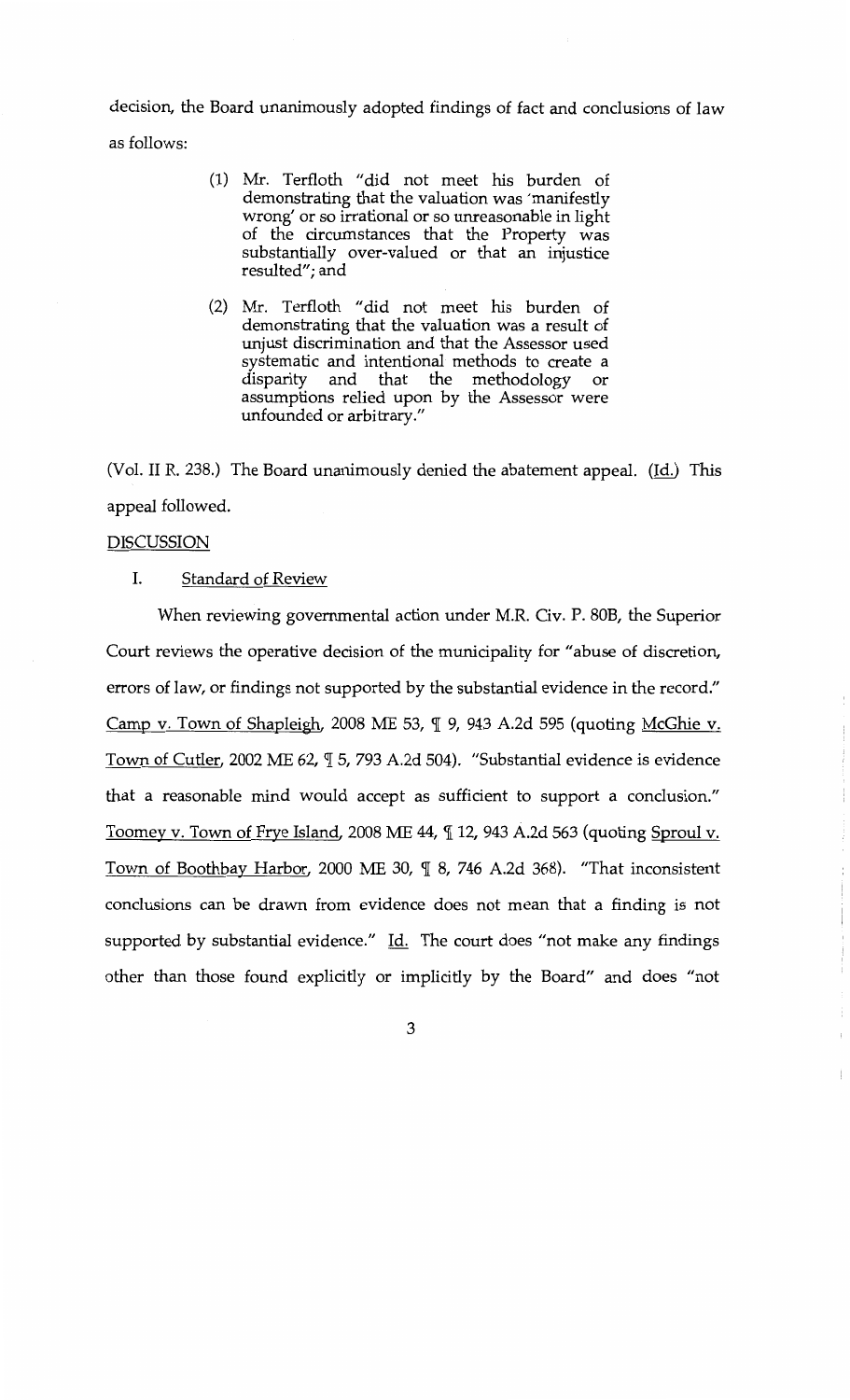substitute [its] judgment for that of the Board."  $\text{Camp}$ , 2008 ME 53,  $\P$  9, 943 A.2d 595.

The Town's property tax assessment is presumed valid. See Ram's Head Partners, LLC v. Town of Cape Elizabeth, 2003 ME 131,  $\P$  9, 834 A.2d 916. "The taxpayer has the burden of overcoming that presumption." Town of Southwest Harbor v. Harwood, 2000 ME 213,  $\P$  7, 763 A.2d 115. The taxpayer must present "credible, affirmative evidence" to show that the assessed valuation was "manifestly wrong":

> To show that the assessment was manifestly wrong, the taxpayer must have demonstrated that (i) the judgment of the assessor was irrational or so unreasonable in light of the circumstances that the property was substantially overvalued and an injustice resulted, (ii) there was unjust discrimination, or (iii) the assessment was fraudulent, dishonest, or illegal.

Muirgen Props., Inc. v. Town of Boothbay, 663 A.2d 55, 58 (Me. 1995). To prove overvaluation, the taxpayer must show that "the assessed valuation *in relation to the just value* is manifestly wrong." Weekly v. Town of Scarborough, 676 A.2d 932, 933-34 (Me. 1996) (emphasis in original). To prove unjust discrimination, the taxpayer must "show that the assessor's system necessarily results in unequal apportionment." Ram's Head, 2003 ME 131,  $\P$  10, 834 A.2d 916.

As noted, the Board concluded that the plaintiff failed to meet his burden on both claims. The plaintiff now must show that the record "compels a contrary conclusion to the exclusion of any other inference." Yusem v. Town of Raymond, 2001 ME 61, ¶ 9, 769 A.2d 865.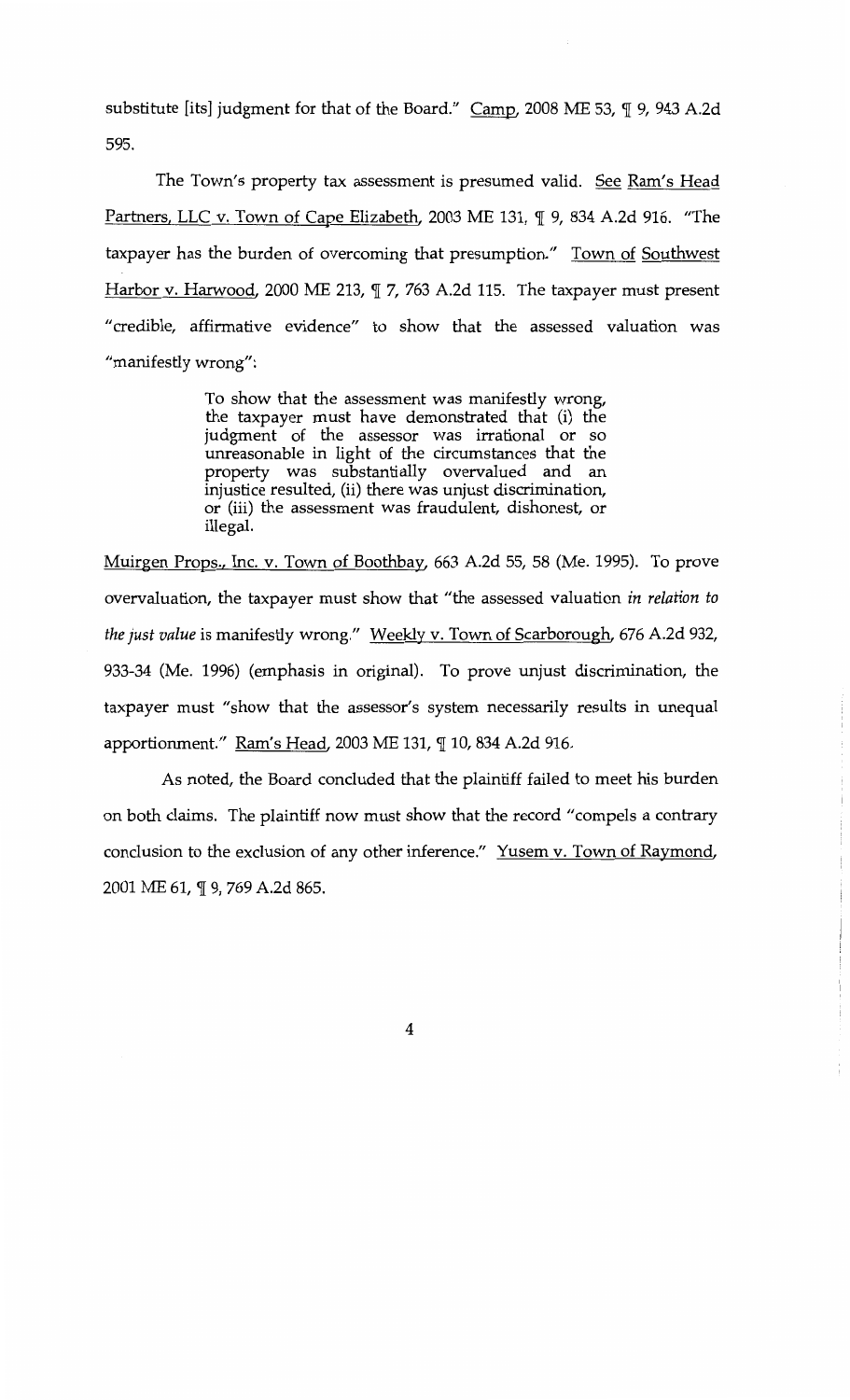#### DISCUSSION

The petitioner argues that the Board erred when it concluded the following: (1) the sale to the petitioner was not an arm's length transaction; and (2) the only way the petitioner could show unjust discrimination was to show that the assessor had used different methodologies for different properties.

#### Arm's Length Transaction

The Board found: "Despite testimony from Mr. Terfloth and his Appraiser to the contrary, it was not clear to the Board that the sale was an arm's length transaction because of the length of time the Property was on the market." (Vol. II R. 238; see Vol. II R. 218-21.) The Board emphasized the word, "clear." (Vol. II R. 219.)

In June 2006, the original asking price for the property was \$6.2 million. The price was reduced to \$5.7 million in December 2006. In June 2007, the price was again reduced to \$4.7 million. The property did not sell. In 2008, the property was listed for \$4.5 million and in September 2008, the price was reduced to \$3.7 million. In June 2009, the price was reduced to \$2.9 million. The petitioner purchased the property in December 2009 for \$2.435 million. (Vol. I R. 40.) The valuation of the property remained at approximately \$3,500,000 from 2005 through 2010. (Vol. I R. 93, 110.) The original broker was confident about the initial price. (Vol. I R. 100-01.)

Nearly all sales of lots in this area after the 2005 revaluation were for more than \$3 million except for a small lot, a lot at a distance from the Terfloth property, and this sale. (Vol. II R. 237; Vol. I R. 68.) No sales comparable to this sale were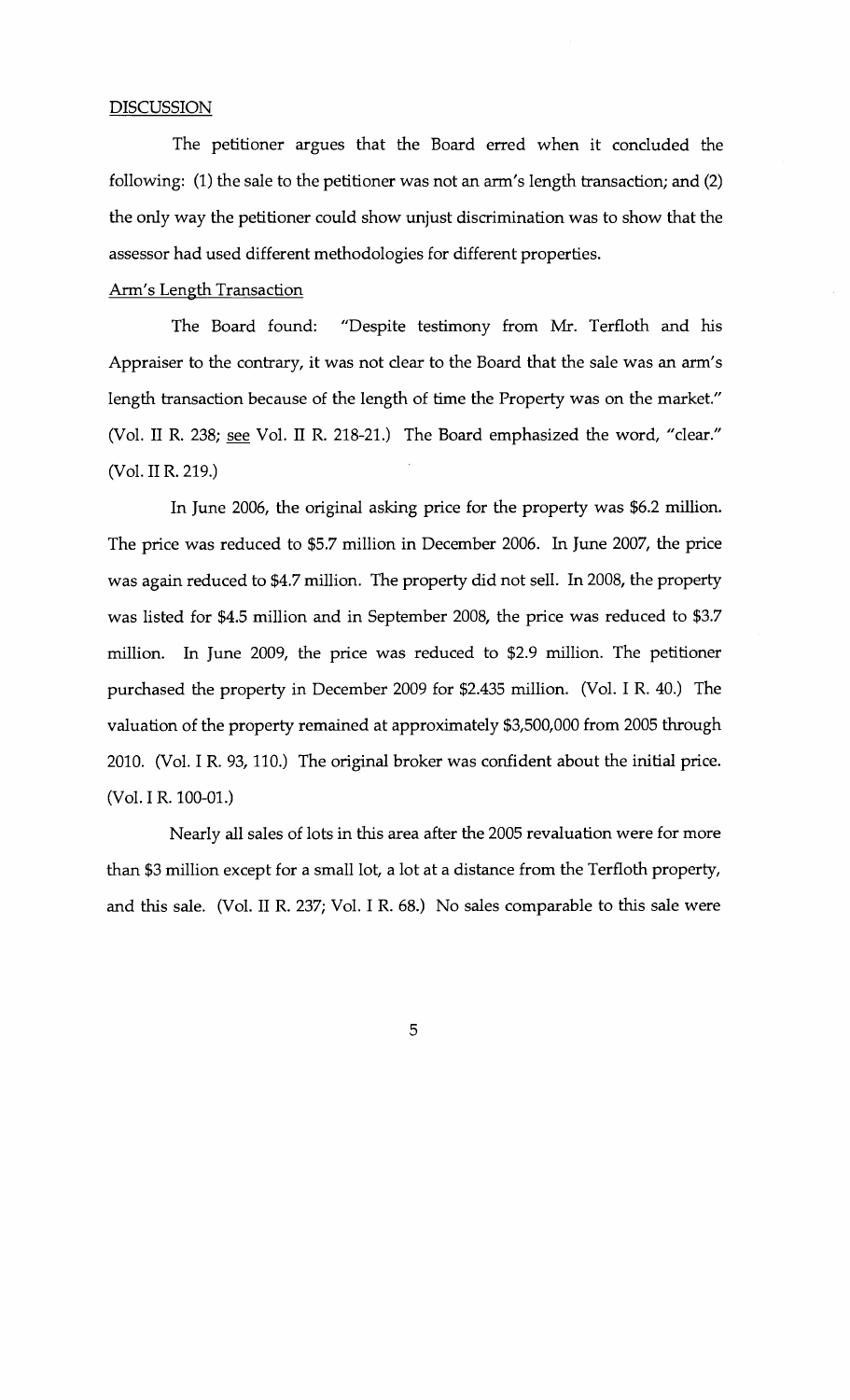offered.<sup>3</sup> (Vol. I R. 18, 91.) As the assessor stated, "I need more than one sale." (Vol. I R. 100, 109.)

The Assessor discussed with one of the sellers a requested reduction in the assessment because they were selling for less than the assessment. (Vol. I R. 108; Vol. IT R. 219.) The assessor further testified that this was an arm's length transaction in that it was not a foreclosure but "it's in that range of foreclosure sales." (Vol. I R. 109; see 110.) Based on this record, including the assessor's additional testimony, the Board was not compelled to conclude that this was clearly an arm's length transaction or that the price paid represented the fair market value of the property. (Vol. I R. 109-112; see 100-01.) See Weekley, 676 A.2d at 934 (sale price is evidence of market value).

#### Unjust Discrimination

After the 2005 revaluation, the assessment ratio for "water-influenced" properties remained fairly constant. (Vol. II R. 237; Vol. I R. 93-94.) The assessor used a uniform methodology. (Vol. I R. 94-98.) As discussed above, the petitioner's appraiser offered no comparable sales and used asking prices.

The Board found: "The Board did not accept as credible the testimony of Mr. Terfloth's appraiser that the assessment was discriminatory in its methodology, as the Assessor equitably used a longstanding assessment methodology as noted in Paragraph 8." (Vol. II R. 238.) The petitioner relies on discussion at the hearing to argue that the Board erred as a matter of law because the focus of a discrimination claim is on the assessor's result and not the assessor's

<sup>&</sup>lt;sup>3</sup> The assessor does not put asking or selling prices on a property. (Vol. I R. 93-94; but see Vol. I R. 87-91.)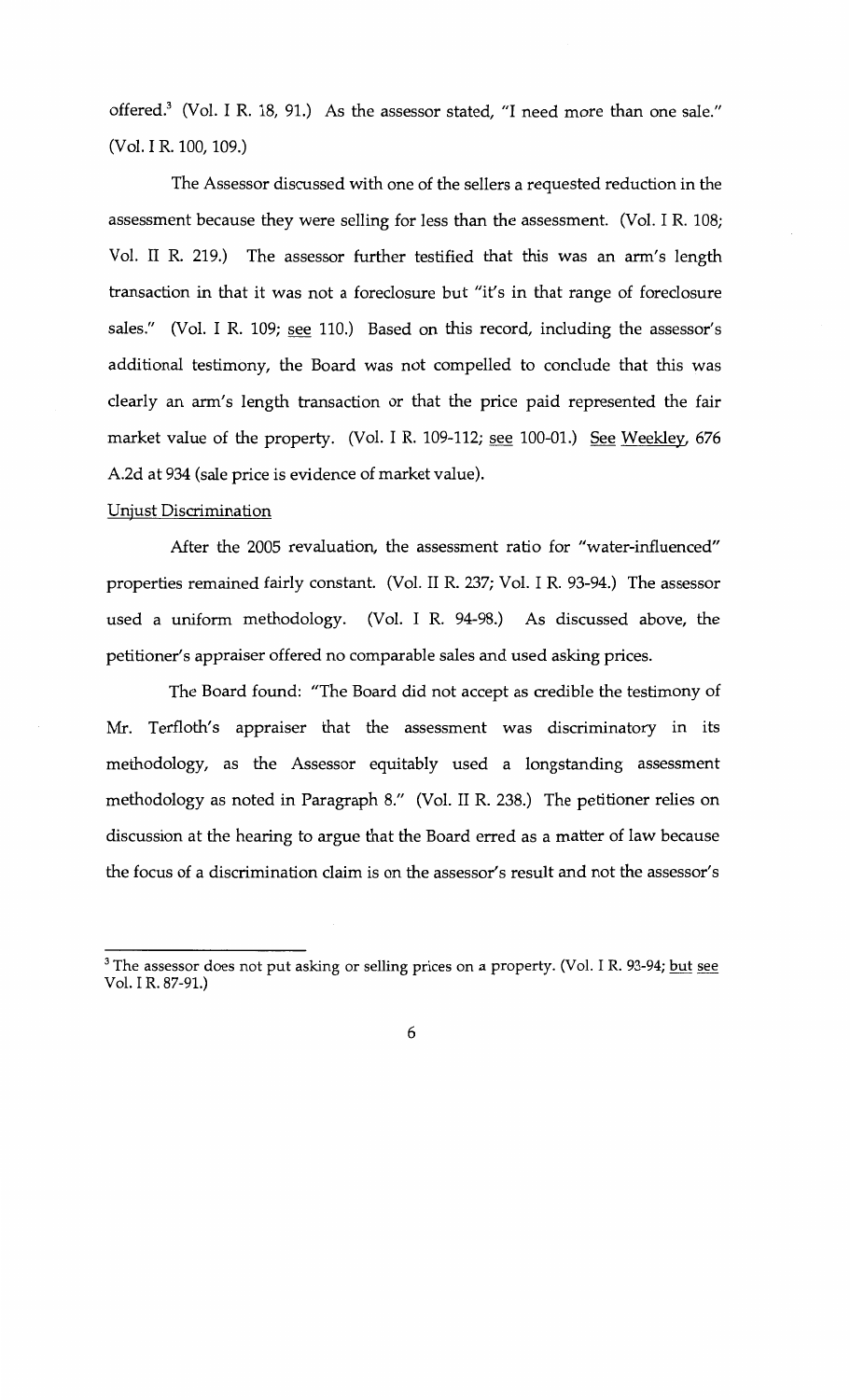methodology. (Vol. II R. 224-25; Br. of Pet. 14.); Ram's Head, 2003 ME 131, 110, 834 A.2d 916.

The Board was permitted to assess credibility and reject expert testimony. See Harwood, 2000 ME 213,  $\mathbb{I}$  22, 763 A.2d 115. The discrepancies in results raised by the petitioner's appraiser were addressed by the assessor. (Vol. I R. 99, 103-04, 107, 119-20, 125.) The assessor explained the respondent's practices regarding treating lots owned by the same person as a combined parcel, (Vol. I R. 103), that lots larger and smaller than the base lot size increase and decrease in value but not in direct proportion to the increase or decrease, (Vol. I R. 94, 199), and residential land larger than one acre is treated as excess acreage, (Vol. I R. 95.) The record does not compel the conclusion that the assessment was the result of unjust discrimination. See Ram's Head, 2003 ME 131, ¶ 11, 834 A.2d 916 (unjust discrimination not necessarily established by "sporadic differences in evaluations").

The entry is

The Decision of the Scarborough Board of Assessment Review is AFFIRMED.

Date: January 31, 2013

und Mi

ancy Mills Justice, Superior Court